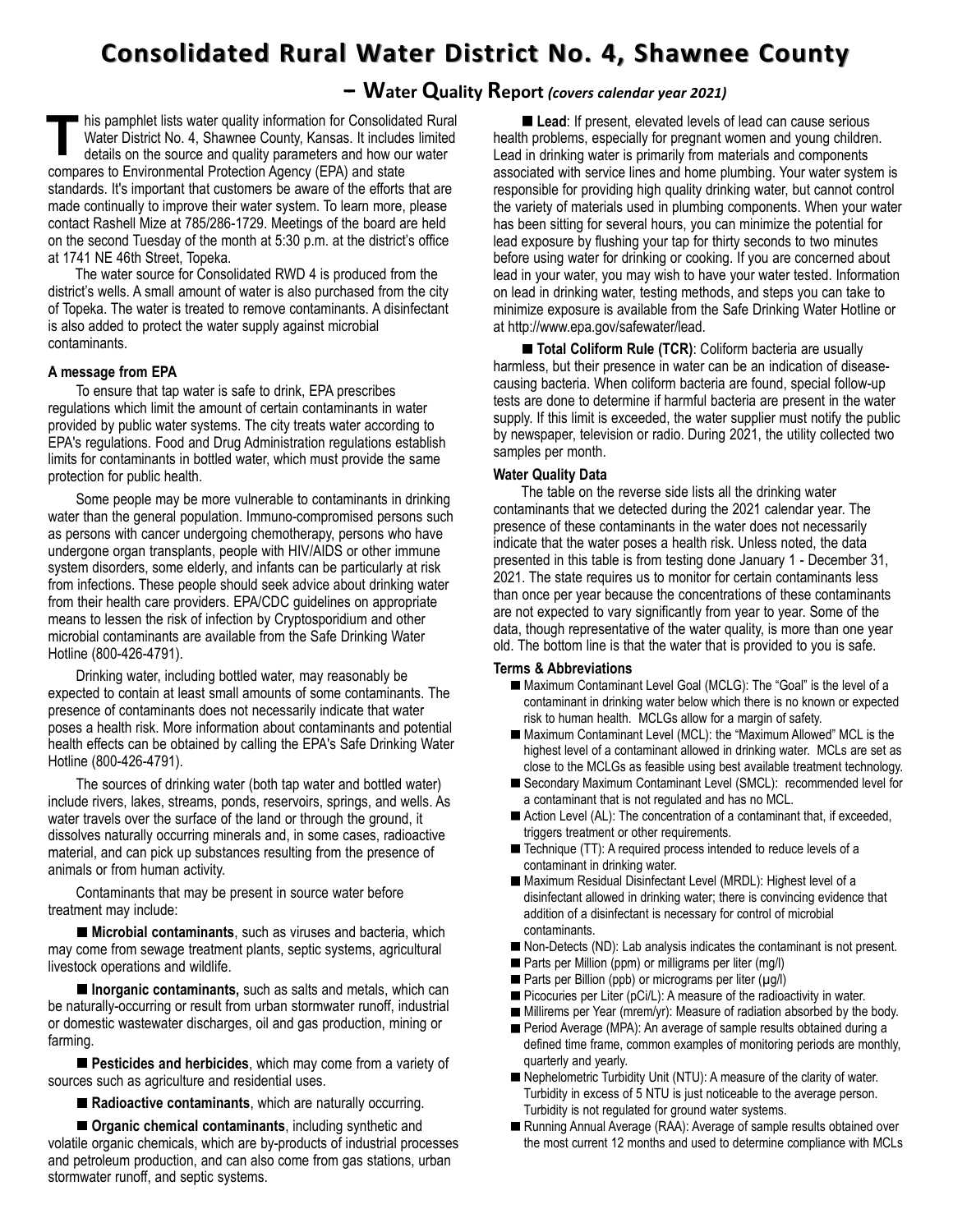## **Testing Results for Consolidated Rural Water District No. 4, Shawnee County**

### **Rural Water District No. 4C had no violations of drinking water regulations in 2021. Please note that some of the test results shown below are more than one year old. This is because of the monitoring schedules**

| Microbiological                                                    |                             | Result                                               |                                       | <b>MCL</b>           |             |            |                           | <b>MCLG</b>             |                                 | <b>Typical Source</b>                                            |
|--------------------------------------------------------------------|-----------------------------|------------------------------------------------------|---------------------------------------|----------------------|-------------|------------|---------------------------|-------------------------|---------------------------------|------------------------------------------------------------------|
| In the month of April, 1<br>COLIFORM (TCR)<br>returned as positive |                             |                                                      | sample                                | Treatment<br>Trigger | Technique   |            | $\Omega$                  |                         |                                 | Naturally present in the environment                             |
| <b>Requlated Contaminants</b>                                      |                             | <b>Collection</b><br><b>Date</b>                     | Highest<br>Value                      | Range<br>(low/high)  | <b>Unit</b> | <b>MCL</b> |                           | <b>MCLG</b>             | <b>Typical Source</b>           |                                                                  |
| <b>BARIUM</b>                                                      |                             | 4/12/2020                                            | 0.056                                 | 0.056                | ppm         | 2          |                           | 2                       |                                 | Discharge from metal refineries                                  |
| <b>CHROMIUM</b>                                                    |                             | 4/12/2020                                            | 3.3                                   | 3.3                  | ppb         | 100        |                           | 100                     |                                 | Discharge from steel and pulp mills                              |
| <b>FLUORIDE</b>                                                    |                             | 4/12/2020                                            | 0.16                                  | 0.16                 | ppm         | 4          |                           | 4                       |                                 | Natural deposits; Water additive which promotes<br>strong teeth. |
| <b>NITRATE</b>                                                     |                             | 6/21/2021                                            | 1.2                                   | $1.1 - 1.2$          | ppm         | 10         |                           | 10                      | Runoff from fertilizer use      |                                                                  |
| <b>SELENIUM</b>                                                    |                             | 4/12/2020                                            | 3                                     | $2.8 - 3$            | ppb         | 50         |                           | 50                      | Erosion of natural deposits     |                                                                  |
| <b>Disinfection Byproducts</b>                                     |                             | <b>Monitoring</b><br><b>Highest</b><br>Period<br>RAA |                                       | Range<br>(low/high)  | Unit        |            | <b>MCL</b><br><b>MCLG</b> |                         |                                 | <b>Typical Source</b>                                            |
| TOTAL HALOACETIC ACIDS (HAA5)                                      |                             | 2021                                                 | 6                                     | $0 - 12$             | ppb         |            | 60                        | 0                       |                                 | By-product of drinking water disinfection                        |
| <b>TTHM</b>                                                        |                             | 2021                                                 | 14                                    | $0 - 20$             | ppb         |            | 80                        | 0                       |                                 | By-product of drinking water chlorination                        |
| <b>Lead and Copper</b>                                             | <b>Monitoring</b><br>Period |                                                      | 90 <sup>th</sup><br><b>Percentile</b> | Range<br>(low/high)  | <b>Unit</b> |            | <b>AL</b>                 | <b>Sites</b><br>Over AL |                                 | <b>Typical Source</b>                                            |
| COPPER, FREE                                                       | 2018 - 2020                 |                                                      | 0.039                                 | $0 - 0.048$          | ppm         |            | 1.3                       | 0                       |                                 | Corrosion of household plumbing                                  |
| LEAD                                                               | 2018 - 2020                 |                                                      | 1.8                                   | $0 - 2.6$            | ppb         |            | 15<br>0                   |                         | Corrosion of household plumbing |                                                                  |

| <b>Chlorine/Chloramines</b><br>Maximum<br>Level<br>Disinfection | <b>MPA</b> | <b>MPA</b><br>∖ Units | KAA      | . Units<br>RAA |
|-----------------------------------------------------------------|------------|-----------------------|----------|----------------|
| 2001<br>nnn.<br>ZUZ<br>- ZUZ                                    | 3.0000     | MG/L                  | <u>.</u> | Mg/L           |

| Secondary Contaminants-Non Health Based Contaminants-No<br>Federal Maximum Contaminant Level (MCL) Established. | <b>Collection Date</b> | <b>Highest Value</b> | Range<br>(low/high) | Unit        | <b>SMCL</b> |
|-----------------------------------------------------------------------------------------------------------------|------------------------|----------------------|---------------------|-------------|-------------|
| ALKALINITY, TOTAL                                                                                               | 4/12/2020              | 49                   | $45 - 49$           | MG/L        | 300         |
| <b>ALUMINUM</b>                                                                                                 | 4/12/2020              | 0.016                | $0 - 0.016$         | MG/L        | 0.05        |
| <b>CALCIUM</b>                                                                                                  | 4/12/2020              | 21                   | 18 - 21             | MG/L        | 200         |
| <b>CHLORIDE</b>                                                                                                 | 4/12/2020              | 24                   | 24                  | MG/L        | 250         |
| CONDUCTIVITY @ 25 C UMHOS/CM                                                                                    | 4/12/2020              | 330                  | $320 - 330$         | UMHO/<br>СM | 1500        |
| <b>CORROSIVITY</b>                                                                                              | 4/10/2017              | 0.14                 | $0.11 - 0.14$       | LANG        | 0           |
| HARDNESS, TOTAL (AS CACO3)                                                                                      | 4/12/2020              | 96                   | $90 - 96$           | MG/L        | 400         |
| <b>MAGNESIUM</b>                                                                                                | 4/12/2020              | 11                   | 11                  | MG/L        | 150         |
| <b>PH</b>                                                                                                       | 4/12/2020              | 8.3                  | $8.1 - 8.3$         | PH          | 8.5         |
| PHOSPHORUS, TOTAL                                                                                               | 4/12/2020              | 0.064                | $0 - 0.064$         | MG/L        | 5           |
| <b>POTASSIUM</b>                                                                                                | 4/12/2020              | 2.8                  | $2.3 - 2.8$         | MG/L        | 100         |
| <b>SILICA</b>                                                                                                   | 4/12/2020              | 22                   | 22                  | MG/L        | 50          |
| SODIUM                                                                                                          | 4/12/2020              | 19                   | 19                  | MG/L        | 100         |
| <b>SULFATE</b>                                                                                                  | 4/12/2020              | 58                   | 58                  | MG/L        | 250         |
| TDS                                                                                                             | 4/12/2020              | 190                  | 180 - 190           | MG/L        | 500         |

Additional Required Health Effects Language:

Coliforms are bacteria that are naturally present in the environment and are used as an indicator that other potentially harmful bacteria may be present. There are no additional required health effects violation notices.

Some or all of our drinking water is supplied by the City of Topeka. Their testing results are shown on the next page.